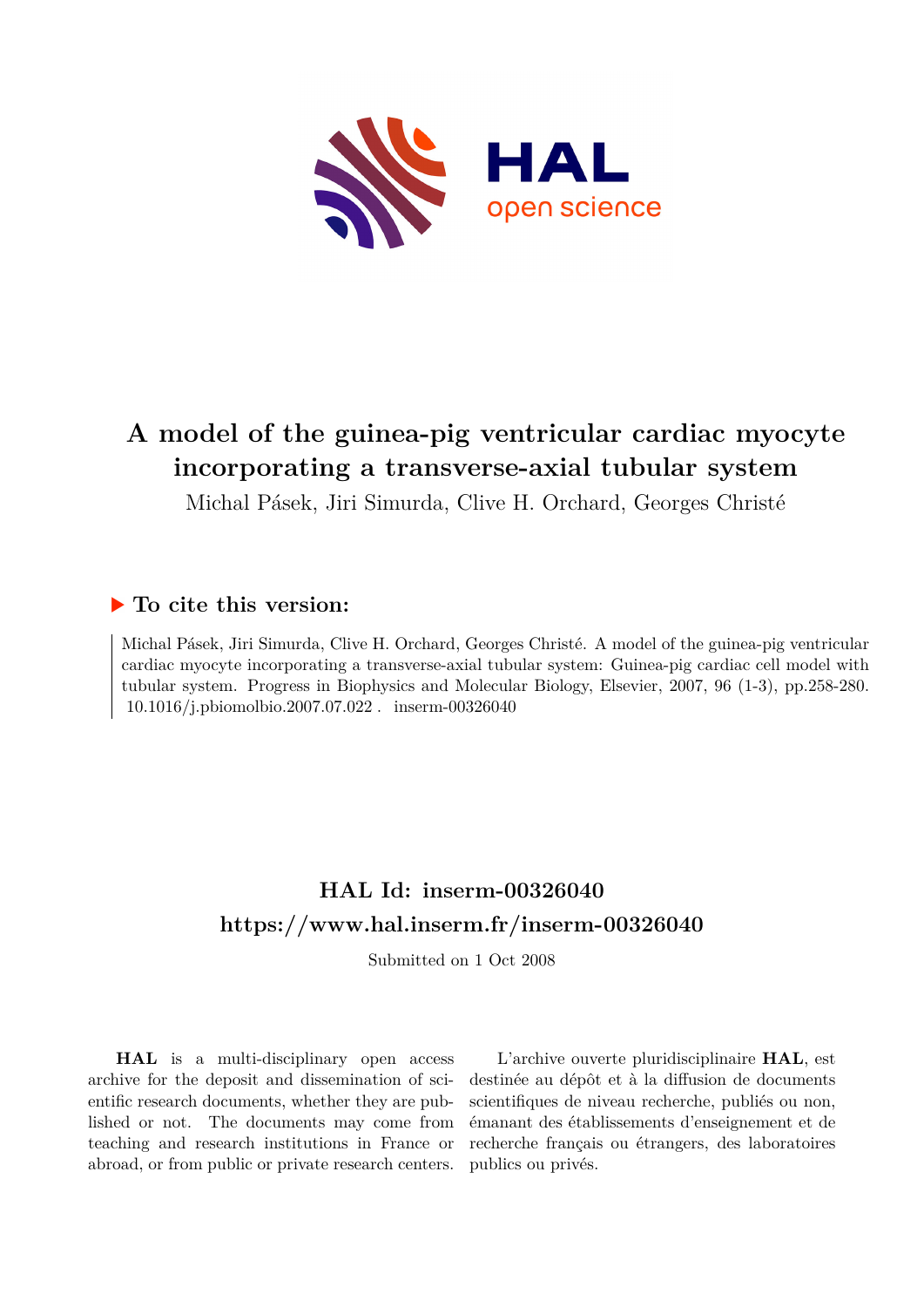## **Appendix 2**

5

Fig. 6A represents the simplified equivalent electrical circuit of the cardiac cell connected to the voltage source  $(V_c)$  through electrode resistance  $R_{el}$ , including the transverse-axial tubular system (TATS). It is applicable for small (sub-threshold) voltage variations around resting membrane voltage.  $C_s$  and  $C_t$  are the capacitance, and  $R_{ms}$  and  $R_{mt}$  the resistance, of the surface and tubular membranes, respectively.  $V_{\text{ms}}$  and  $V_{\text{mt}}$  are membrane voltages.  $R_{\text{st}}$  stands for luminal resistance in a single-compartment approximation.



Fig. 6A

The circuit is described by a set of two differential equations

20

15

$$
\frac{dV_{\text{ms}}}{dt} = a_{11} V_{\text{ms}} + a_{12} V_{\text{mt}} + \frac{V_{\text{c}}}{R_{\text{el}} C_{\text{s}}}, \quad \frac{dV_{\text{mt}}}{dt} = a_{21} V_{\text{ms}} + a_{22} V_{\text{mt}}
$$
(1)

where

$$
a_{11} = -\frac{1}{C_s} \left( \frac{1}{R_{el}} + \frac{1}{R_{st}} + \frac{1}{R_{ms}} \right), \ a_{12} = \frac{1}{C_s R_{st}}, \ a_{21} = \frac{1}{C_t R_{st}}, \ a_{22} = -\frac{1}{C_t} \left( \frac{1}{R_{st}} + \frac{1}{R_{mt}} \right).
$$
 (2)

25

For measurement of membrane capacitance from the current responses to a small voltage step, membrane voltage  $V_c$  is constant and solution of equations (1) is expressed as a sum of two exponential functions and a constant

$$
V_{\text{ms}} = V_{\text{sl}} e^{-\frac{t}{\tau_1}} + V_{\text{sl}} e^{-\frac{t}{\tau_2}} + V_{\text{sl}}, \quad V_{\text{mt}} = V_{\text{tl}} e^{-\frac{t}{\tau_1}} + V_{\text{tl}} e^{-\frac{t}{\tau_2}} + V_{\text{tl}}.
$$
 (3)

30

The time constants  $\tau_1$  and  $\tau_2$  are obtained from the roots  $(\lambda_1, \lambda_2)$  of characteristic equation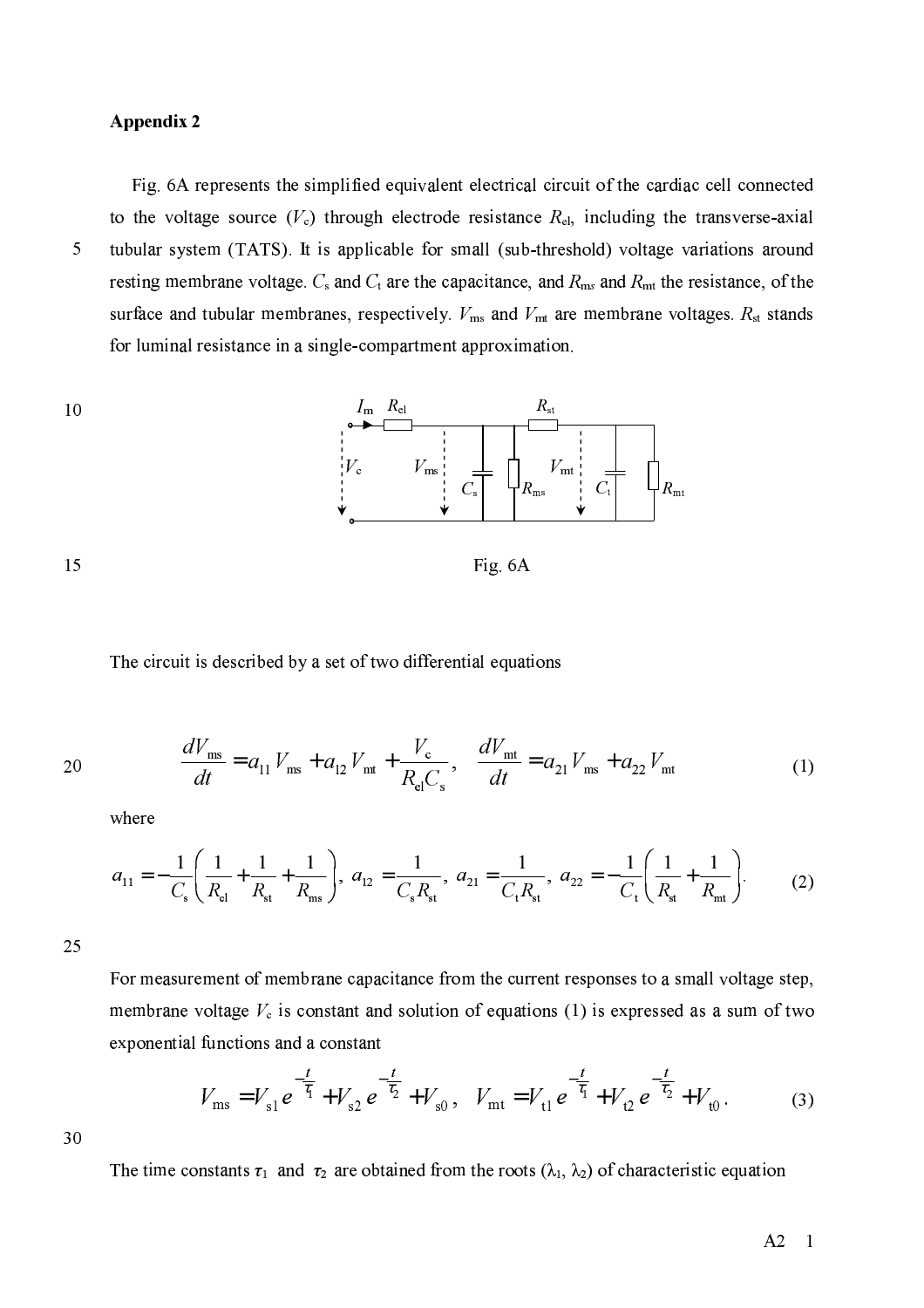$$
\lambda^2 - \lambda (a_{11} + a_{22}) + a_{11} a_{22} - a_{12} a_{21} = 0
$$

as

35

$$
\tau_{1} = -\frac{1}{\lambda_{1}} = \frac{-2}{a_{11} + a_{22} + \sqrt{(a_{11} - a_{22})^{2} + 4a_{12}a_{21}}},
$$
\n
$$
\tau_{2} = -\frac{1}{\lambda_{2}} = \frac{-2}{a_{11} + a_{22} - \sqrt{(a_{11} - a_{22})^{2} + 4a_{12}a_{21}}}.
$$
\n(4)

The constants  $V_{s0}$  and  $V_{t0}$  depend only on the circuit resistances

$$
V_{s0} = V_c \frac{R_{ms} (R_{st} + R_{mt})}{R_{ms} (R_{st} + R_{mt}) + R_{el} (R_{st} + R_{mt} + R_{ms})}, \quad V_{t0} = V_{s0} \frac{R_{mt}}{R_{mt} + R_{st}}.
$$
 (5)

Assuming initial conditions  $V_{\text{ms}} = 0$ ,  $V_{\text{mt}} = 0$  and taking into account (2), (4) and (5), the magnitudes of exponential components can be calculated as

$$
45\,
$$

40

$$
V_{\rm sl} = \frac{1}{A} \left[ V_{\rm s0} a_{21} a_{12} + V_{\rm t0} \left( a_{22} a_{12} - a_{12} \lambda_2 \right) \right],
$$

$$
V_{s2} = \frac{1}{A} \Big[ V_{s0} a_{11} (\lambda_2 - a_{22}) + V_{s0} \lambda_1 (a_{22} - \lambda_2) + V_{t0} a_{12} (\lambda_2 - a_{22}) \Big].
$$

50 
$$
V_{t1} = \frac{1}{A} \Big[ -V_{s0} a_{21} \big( a_{11} - \lambda_1 \big) + V_{t0} \big( \lambda_2 - a_{22} \big) \big( a_{11} - \lambda_1 \big) \Big],
$$
 (6)

$$
V_{12} = \frac{1}{A} \Big[ V_{s0} \left( a_{21} a_{11} - a_{21} \lambda_1 \right) + V_{t0} a_{21} a_{12} \Big].
$$

where

55

$$
A = -a_{21}a_{12} + a_{22}a_{11} - a_{11}\lambda_2 - a_{22}\lambda_1 + \lambda_1\lambda_2.
$$